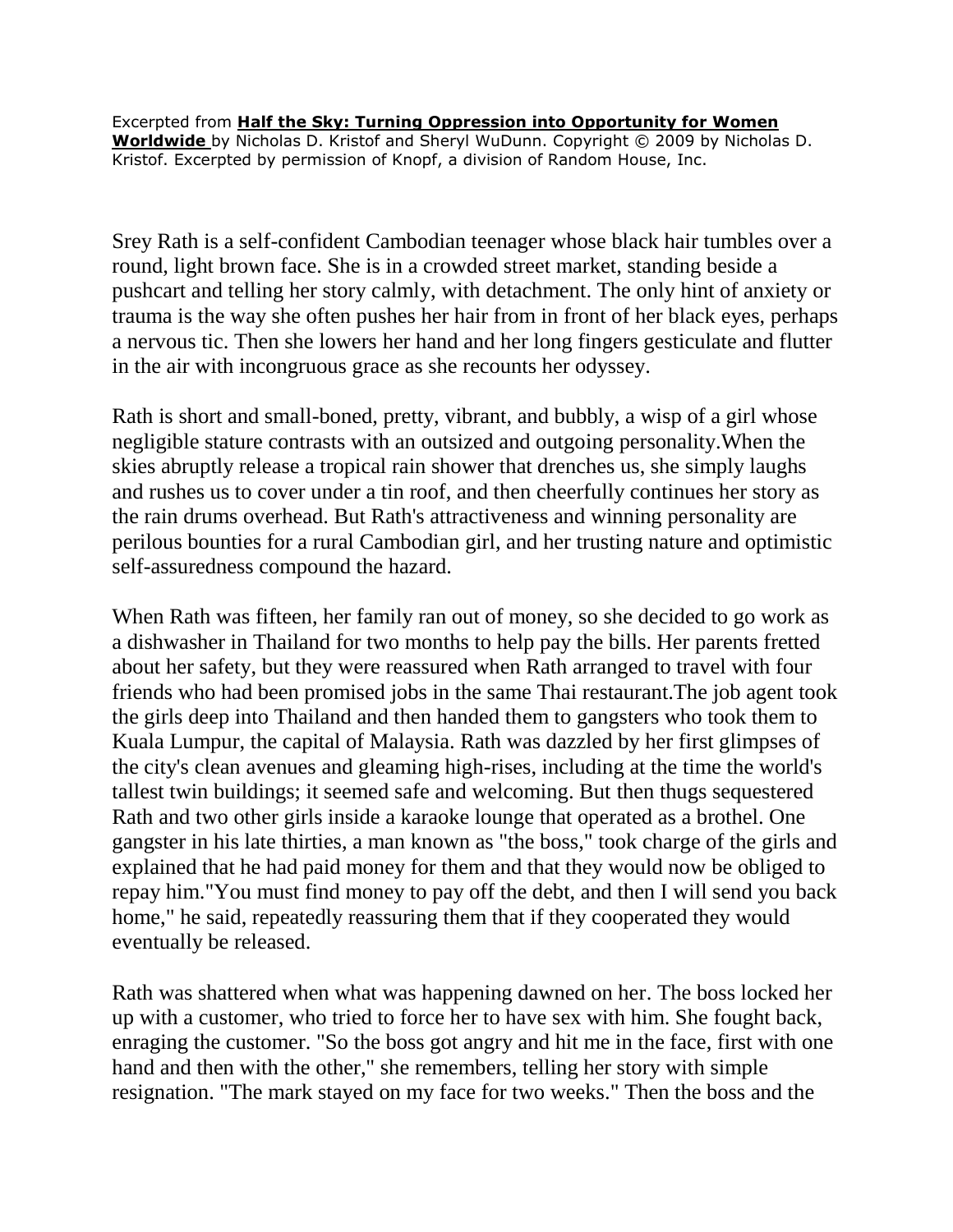other gangsters raped her and beat her with their fists.

"You have to serve the customers," the boss told her as he punched her. "If not, we will beat you to death. Do you want that?" Rath stopped protesting, but she sobbed and refused to cooperate actively. The boss forced her to take a pill; the gangsters called it "the happy drug" or "the shake drug." She doesn't know exactly what it was, but it made her head shake and induced lethargy, happiness, and compliance for about an hour.When she wasn't drugged, Rath was teary and insufficiently compliant—she was required to beam happily at all customers—so the boss said he would waste no more time on her: She would agree to do as he ordered or he would kill her. Rath then gave in.The girls were forced to work in the brothel seven days a week, fifteen hours a day. They were kept naked to make it more difficult for them to run away or to keep tips or other money, and they were forbidden to ask customers to use condoms. They were battered until they smiled constantly and simulated joy at the sight of customers, because men would not pay as much for sex with girls with reddened eyes and haggard faces.The girls were never allowed out on the street or paid a penny for their work.

"They just gave us food to eat, but they didn't give us much because the customers didn't like fat girls," Rath says. The girls were bused, under guard, back and forth between the brothel and a tenth-floor apartment where a dozen of them were housed.The door of the apartment was locked from the outside. However, one night, some of the girls went out onto their balcony and pried loose a long, fiveinch-wide board from a rack used for drying clothes. They balanced it precariously between their balcony and one on the next building, twelve feet away. The board wobbled badly, but Rath was desperate, so she sat astride the board and gradually inched across.

"There were four of us who did that," she says."The others were too scared, because it was very rickety. I was scared, too, and I couldn't look down, but I was even more scared to stay.We thought that even if we died, it would be better than staying behind. If we stayed, we would die as well."

Once on the far balcony, the girls pounded on the window and woke the surprised tenant.They could hardly communicate with him because none of them spoke Malay, but the tenant let them into his apartment and then out its front door.The girls took the elevator down and wandered the silent streets until they found a police station and stepped inside.The police first tried to shoo them away, then arrested the girls for illegal immigration. Rath served a year in prison under Malaysia's tough anti-immigrant laws, and then she was supposed to be repatriated.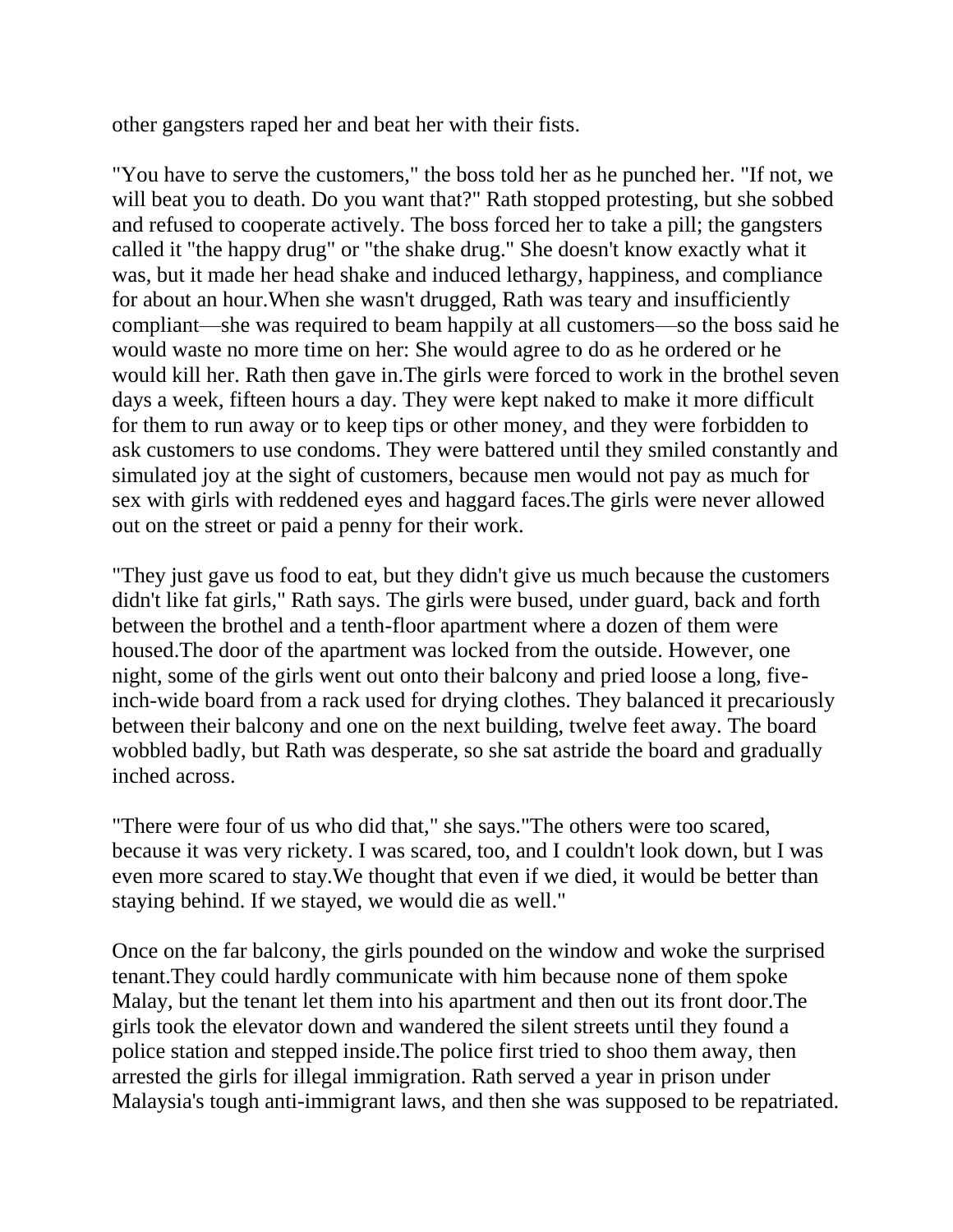She thought a Malaysian policeman was escorting her home when he drove her to the Thai border—but then he sold her to a trafficker, who peddled her to a Thai brothel.

**R**ath's saga offers a glimpse of the brutality inflicted routinely on women and girls in much of the world, a malignancy that is slowly gaining recognition as one of the paramount human rights problems of this century.

**T**he owners of the Thai brothel to which Rath was sold did not beat her and did not constantly guard her. So two months later, she

was able to escape and make her way back to Cambodia. Upon her return, Rath met a social worker who put her in touch with an aid group that helps girls who have been trafficked start new lives. The group, American Assistance for Cambodia, used \$400 in

donated funds to buy a small cart and a starter selection of goods so that Rath could become a street peddler. She found a good spot in the open area between the Thai and Cambodian customs offices in the border town of Poipet.Travelers crossing between Thailand and Cambodia walk along this strip, the size of a football field, and it is lined with peddlers selling drinks, snacks, and souvenirs.

Rath outfitted her cart with shirts and hats, costume jewelry, notebooks, pens, and small toys. Now her good looks and outgoing personality began to work in her favor, turning her into an effective saleswoman. She saved and invested in new merchandise, her business thrived, and she was able to support her parents and two younger sisters. She married and had a son, and she began saving for his education.

In 2008, Rath turned her cart into a stall, and then also acquired the stall next door. She also started a "public phone" business by charging people to use her cell phone. So if you ever cross from Thailand into Cambodia at Poipet, look for a shop on your left,

halfway down the strip, where a teenage girl will call out to you, smile, and try to sell you a souvenir cap. She'll laugh and claim she's giving you a special price, and she's so bubbly and appealing that she'll probably make the sale.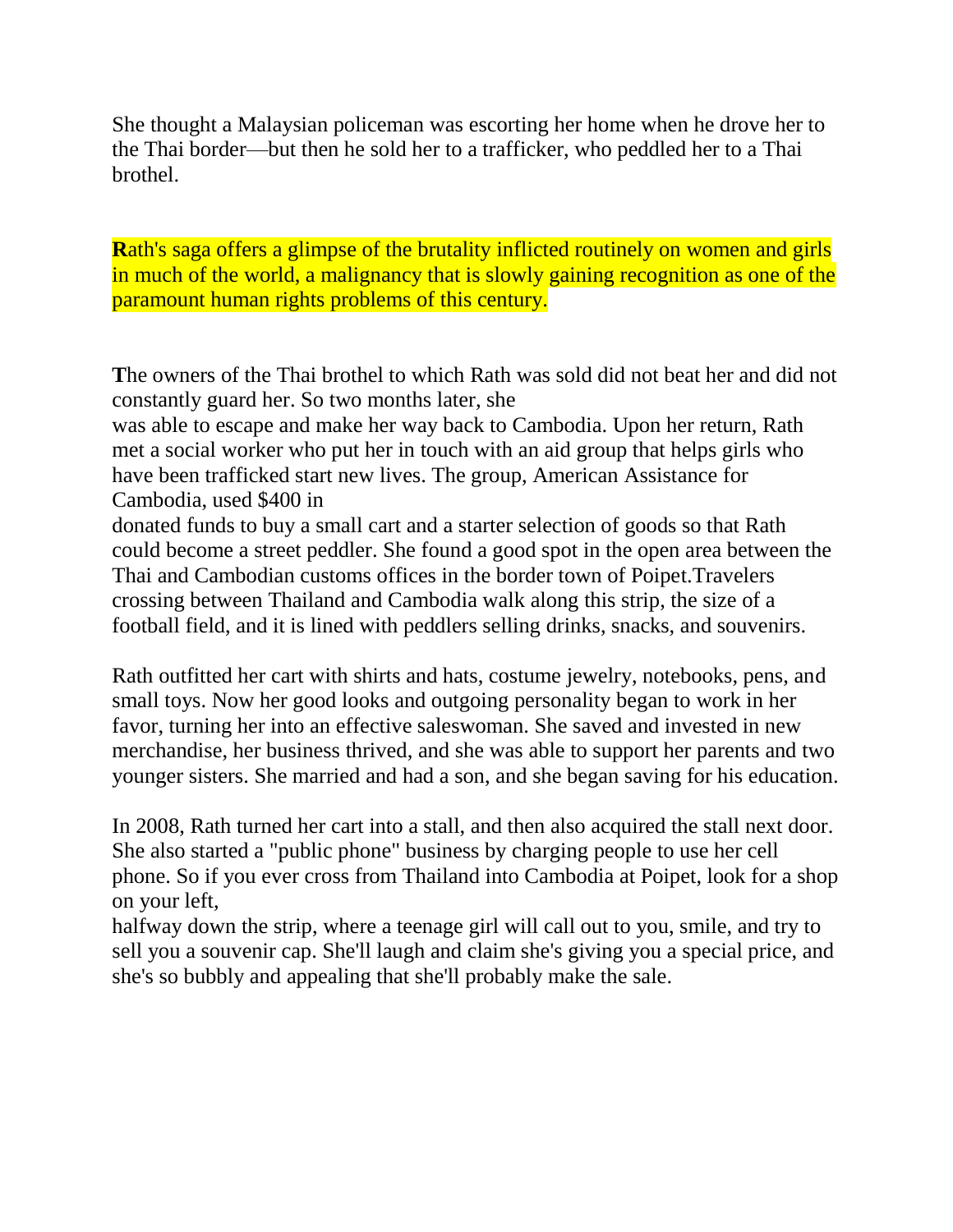## **PHENOMENAL WOMAN** POEM VIEWS: 25992

**LEPRINT THIS PAGE** 



Maya Angelou has had a varied career as a streetcar conductor in San Francisco, a dancer, editor for *The Arab Observer*, teacher, and

## . . . **[MORE](http://www.poetryoutloud.org/poems/poet.html?id=180)** »

## BY MAYA ANGELOU

Pretty women wonder where my secret lies. I'm not cute or built to suit a fashion model's size But when I start to tell them, They think I'm telling lies. I say, It's in the reach of my arms, The span of my hips, The stride of my step, The curl of my lips. I'm a woman Phenomenally. Phenomenal woman, That's me.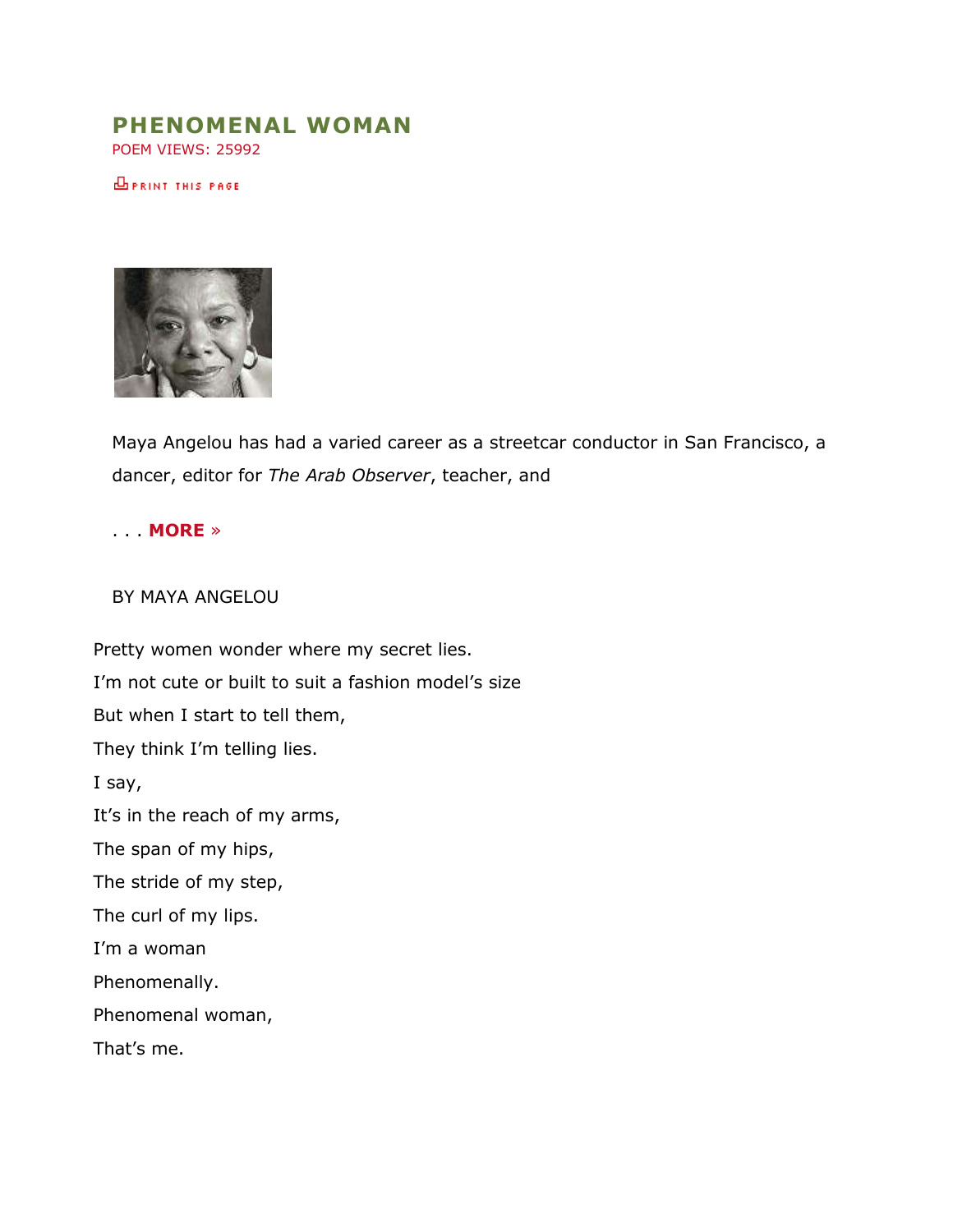I walk into a room Just as cool as you please, And to a man, The fellows stand or Fall down on their knees. Then they swarm around me, A hive of honey bees. I say, It's the fire in my eyes, And the flash of my teeth, The swing in my waist, And the joy in my feet. I'm a woman Phenomenally.

Phenomenal woman, That's me.

Men themselves have wondered What they see in me. They try so much But they can't touch My inner mystery. When I try to show them, They say they still can't see. I say, It's in the arch of my back, The sun of my smile, The ride of my breasts, The grace of my style.